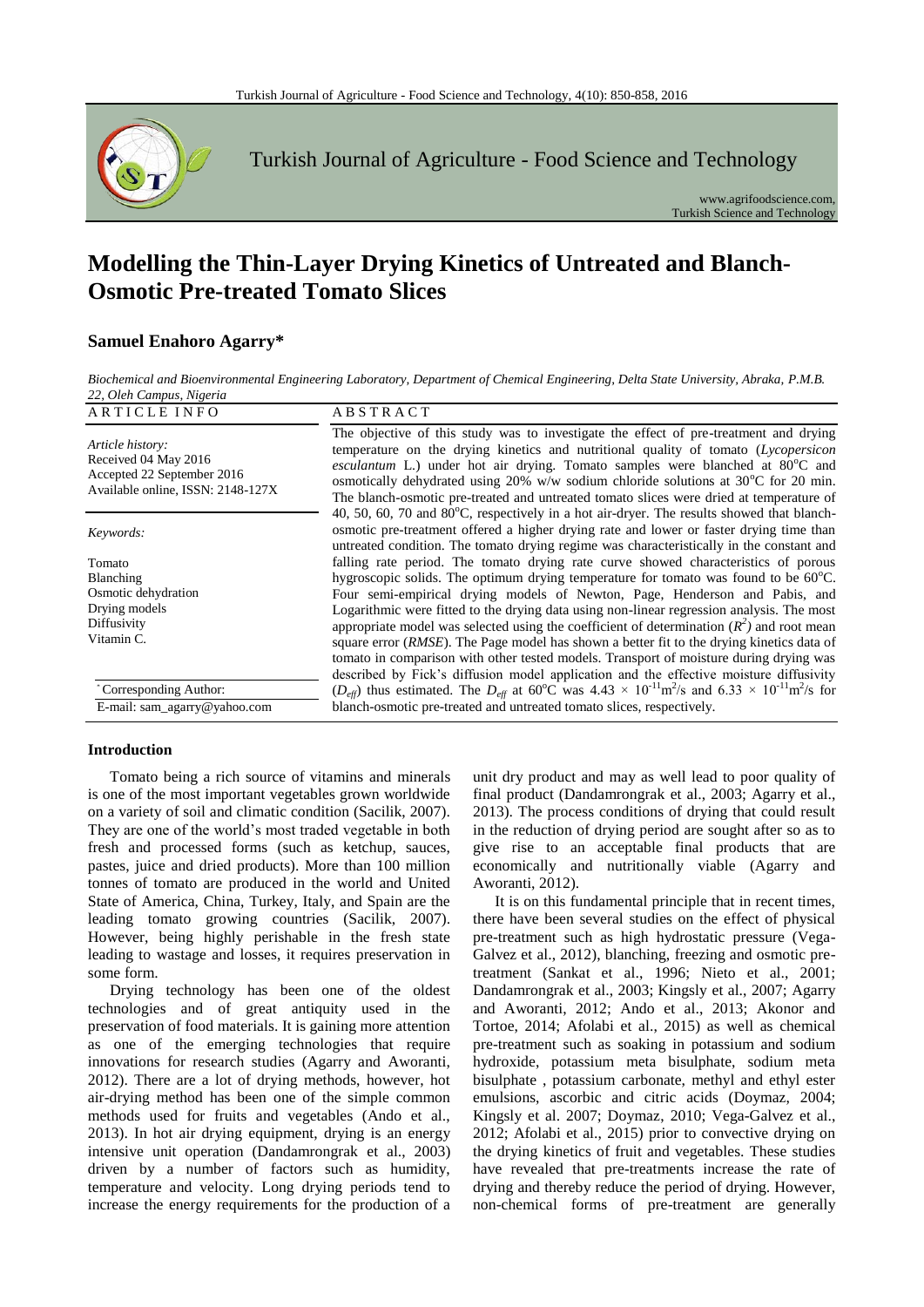preferred especially among small-scale processors in the tropical region (Tunde-Akintunde and Ogunlakin, 2013).

Blanching is an important step in the processing of food such that it helps in the inactivation of enzymes (Ando et al., 2013; Agarry et al., 2013), changes in tissue structure (Gupta et al., 2014) and has also been observed to increase drying rate and consequently reduce the drying time of some food materials like carrots, pineapple, red pepper, aonla, broccoli, etcetera (Ando et al., 2013; Agarry et al., 2013; Gupta et al., 2014; Doymaz, 2014). While in some cases it has been found not to have significant effect on the drying rate and drying time of some food materials such as potato and avocado (Alzamora and Chirife, 1980; Agarry et al., 2005). However, combination of blanching and freezing (Dandamrongrak et al., 2003) as well as the combination of blanching and chemical pre-treatment (Gupta et al., 2014) have been reported to result in increased drying rate and reduced drying period. Furthermore, osmotic pretreatment has been observed to offer beneficial effects, some of which includes higher quality of the final product and lower energy requirements (Ozen et al., 2002). Although there has been some literature on drying of tomato (Doymaz, 2007; Sacilik, 2007; Purkayastha et al., 2013), nevertheless, studies on the effect of the combination of blanching and osmotic pre-treatment on the hot air drying characteristics of tomato is rarely scarce and also the selection of appropriate drying model to describe the drying behaviour for the variety common in the country and within the experimental conditions considered in this study is yet to be done.

Therefore, the main objective of this study was to investigate the effect of blanch-osmotic pre-treatment on the hot air drying of ripe tomato and to model the dry kinetics using some known semi-empirical drying models in the literature. The effect of drying temperatures on the nutritional value of the dried tomato products was also studied for determining the optimum drying temperature that might produce high-quality dried tomato products.

#### **Materials and Methods**

The tomato samples used for this study were obtained from a local market in Oleh, Delta State, Nigeria. Salt (sodium chloride) of analytical grade (BDH) was used as the osmotic agent (solute) for the osmotic pretreatment. The other materials used in this study include beakers, electronic weighing balance, temperature controlled water bath and cabinet dryer.

#### *Blanching – Osmotic Pretreatment*

Fresh, ripe and firm tomatoes were thoroughly washed and introduced inside a beaker that contained water. It was then placed in a temperature controlled water bath (DK-420 Glufex Medical and Scientific, England) and heated at 80°C for 1 min and thereafter quickly immersed in cold water. The blanched tomatoes were blotted dry using absorbent paper to remove excess water. The blanched tomatoes were then cut into small pieces of about 5 mm in diameter. Sixty gram (60 g) of blanched tomato slices were placed in a 250 ml beaker containing sodium chloride (salt) solution of concentration 20% w/w. The beaker was then placed in a temperature controlled water bath maintained at  $30^{\circ}$ C for 30 minutes. Thereafter, the osmotic dehydrated samples of blanched tomato slices were removed and the excess solution on the surface of samples was removed with absorbent paper and then reweighed.

#### *Untreated Sample*

Fresh, ripe and firm tomatoes were thoroughly washed and then cut into small pieces of about 5 mm in diameter, weighed and charged onto drying trays without pretreatment.

#### *Hot Air-Drying*

The drying tests were carried out in a fabricated cabinet (tray) dryer in the Biochemical and Bioenvironmental Engineering Laboratory of the Department of Chemical Engineering, Delta State University, Abraka, Oleh Campus, Nigeria. The dimensions of the dryer are  $0.693 \times 0.470 \times 0.486$  m. The dryer consisted of four layers of tray, electrical heater, fan and a temperature controller (30 - 200°C, dry bulb temperature). The blanch-osmotic pre-treated tomato slices were arranged within an area of  $1.45 \text{m}^2$  on the tray of the cabinet dryer and drying was performed at a dry bulb temperature of 40°C. At regular time intervals of 2 h, the samples were withdrawn and allowed to cool in a desiccator after which the weight was measured. The total drying time was taken as the time required for the sample to attain a constant weight (or bone dry weight). Drying rates were estimated based on the product of change in moisture content and weight of dry solid per unit time and cross-sectional area of tray  $(kg \ m^2 h^{-1})$  (Agarry et al., 2006). The moisture contents of both the fresh and dried samples were determined according to AOAC (1995). The same procedure was repeated for drying temperatures of 50°C, 60°C, 70°C and 80°C, respectively. Also, the untreated sliced tomato samples were dried at 40, 50, 60, 70 and 80°C, respectively.

#### *Determination of Ascorbic Acid*

The ascorbic acid content of both the fresh and dried tomato samples was determined using the 2, 6 dichlorophenol indophenol dye titration method (Rangana, 1986).

#### *Mathematical Modeling*

Mathematical modelling is an essential tool to predict and simulate the drying behaviour of food materials. It is also an important tool in the design of drying equipment, contributing to a better understanding of the drying mechanism. Mathematical drying models describe the drying phenomenon regardless of the controlling mechanisms (Kingsly et al., 2007; Agarry and Aworanti, 2012). In thin layer drying, the moisture ratio can be calculated according to Eq. (1):

$$
MR = \frac{M - M_e}{M - M_e} \tag{1}
$$

851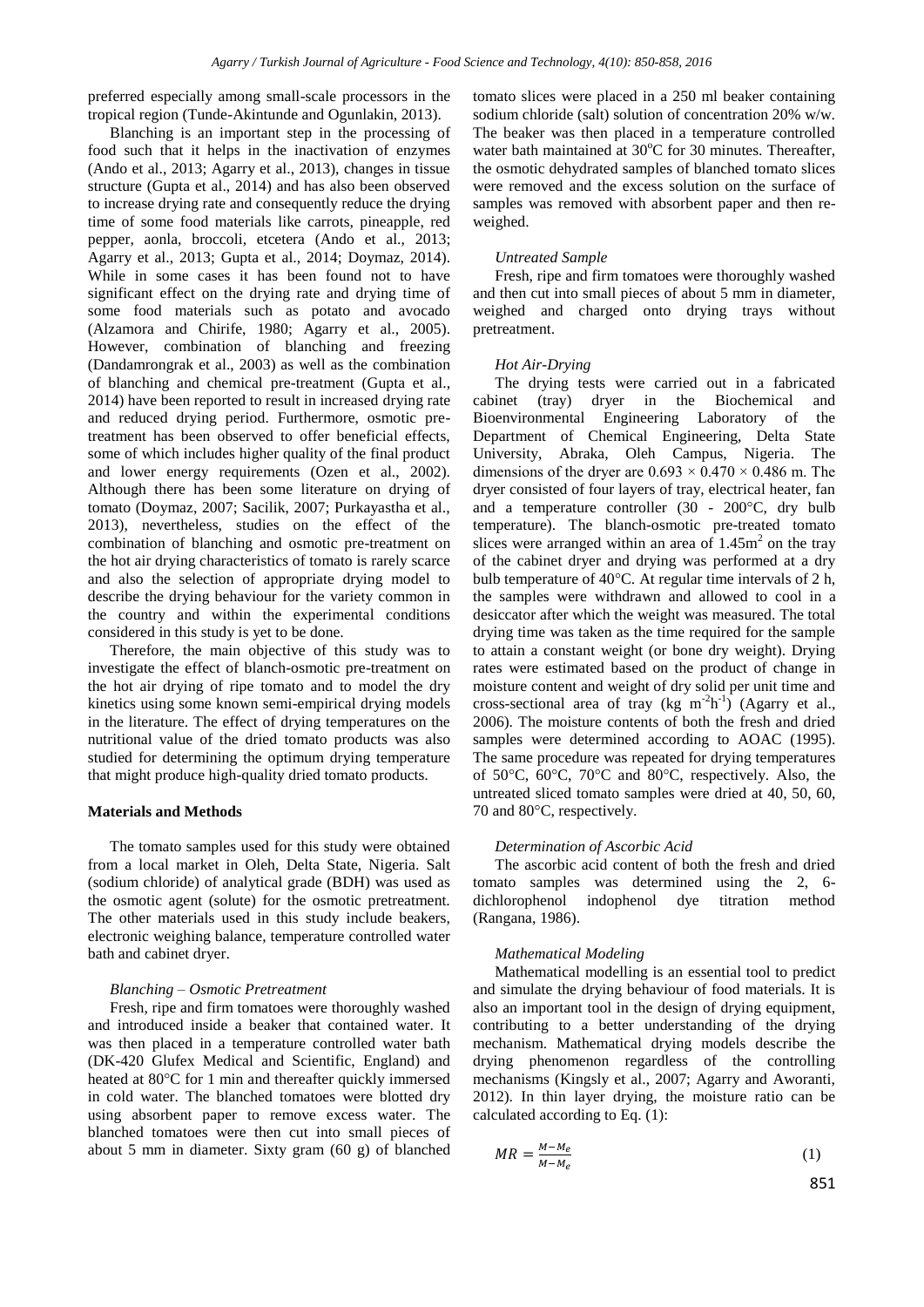Where *MR* is the dimensionless moisture ratio, *M*, the average moisture content at time *t*, *M0*, the initial moisture content, and  $M_e$ , the equilibrium moisture content respectively, on a dry weight basis.

During the thin layer drying of tomato in the tray dryer, the samples were not continuously exposed to uniform temperature and relative humidity. As a result of this, the equilibrium moisture content could not be determined and this is usually not high for food materials (Waewsak et al., 2006; Agarry et al., 2013), hence, the equilibrium moisture content was assumed to be zero. Thus, the moisture ratio (Eq. (1)) was simplified according to Kingsly et al*.* (2007) to:

$$
MR = \frac{M}{M_0} \tag{2}
$$

The recorded moisture contents for tomato vegetable sample were then used to plot the drying curves. Four known semi-empirical mathematical drying models that expresses relationship between moisture ratio (*MR*) and the drying time,  $t$  as presented in Eqs.  $(3)$  to  $(6)$  were fitted or applied to the drying curves obtained for the tomato sample at drying temperature of 60°C.

| Newton            | $MR = exp(-kt)$      | (3) |
|-------------------|----------------------|-----|
| Page              | $MR = exp(-kt^n)$    | (4) |
| Henderson & Pabis | $MR = aexp(-kt)$     | (5) |
| Logarithmic       | $MR = aexp(-kt) + c$ | (6) |

Where *a*, *c*, *n* are empirical constants; *k*, drying constant; and *t*, drying time. The non-linear regression analysis tool in MATLAB computer software package (version 7.0) was used for the fit. Some of these models have been recently used for determination of moisture ratio with drying time by Ismail and Ibn Idriss (2013) and Khawas et al. (2014). The coefficient of determination  $(R<sup>2</sup>)$  and root mean square error (RMSE) were major criteria for selection of the best model equation to describe the drying curve. For quality fit,  $(R^2)$  value should be high and RMSE should be low (Demir et al., 2004). In order to evaluate the goodness of fit of the simulation provided by the proposed (best selected) model, different statistical parameters are usually used. In this study, the average relative error (Eq. (7)) and root mean square error (Eq. (8)) (Simal et al., 2005; Agarry et al., 2013) were calculated.

$$
\%E = \frac{100}{N} \sum_{i=1}^{N} \left[ MR_{exp_i} - MR_{pre_i} / MR_{exp_i} \right] \tag{7}
$$

$$
RMSE = \left[\frac{1}{N} \sum_{i=1}^{N} (MR_{exp_i} - MR_{pre_i})^2\right]^{1/2}
$$
 (8)

Where  $N$ , total number of observations  $MR_{exp<sub>i</sub>}$ , experimental moisture ratio values and  $MR_{pre_i}$ , predicted moisture ratio values. These modules have been used by other workers in the literature to evaluate the goodness of

fit of different mathematical models. It is generally considered that *%E* values below or equal to 10% give a good fit (Simal et al., 2005).

#### *Moisture Diffusivity*

In the determination of the effective moisture diffusivity (*Deff*), a mathematical model was used based on Fick's second law of diffusion which expresses a relationship between *MR* and *Deff*. The tomato slices are assumed to be in the form of spherical geometry and the Fick's second law of diffusion for spherical object is defined as follow:

$$
\frac{\partial m}{\partial t} = D_{eff} \left[ \frac{\partial^2 m}{\partial r^2} + \frac{2}{r} \frac{\partial m}{\partial r} \right]
$$
(9)

Where *m* can be defined as the moisture content (dry or wet basis), moisture ratio, weight ratio and density. Using the appropriate initial and boundary conditions and assuming the independence of diffusivities and temperature from interior moisture content, negligible volume shrinkage, and discounting the resistance of external convective mass transfer, Crank (1975) gave the analytical solution to Eq. (9) for object with spherical geometry as (Ochoa-Martinez and Ayala-Aponte, 2009):

$$
MR = \frac{6}{\pi^2} \sum_{n=1}^{\infty} \frac{1}{n^2} exp\left(\frac{-n^2 \pi^2 D_{eff} t}{r^2}\right)
$$
 (10)

Where  $D_{\text{eff}}$  is effective moisture diffusivity (m<sup>2</sup>/s), *t*, drying time and *r*, radius of the spherical object (*m*). To be able to determine the *Deff*, Eq. (10) may be simplified to a linear logarithmic form (Eq. (11)) (Feng, 2000; Agarry et al., 2013):

$$
lnMR = ln\left(\frac{6}{\pi^2}\right) - \left(\frac{\pi^2 D_{eff} t}{r^2}\right) \tag{11}
$$

#### **Results and Discussion**

*Effect of Pre-treatment and Drying Temperature on Drying Characteristics*

The water loss (WL) and weight reduction (WR) of the blanched tomato slices after osmotic pre-treatment is 8% and 8%, respectively. These values indicated that the blanched tomato slices when immersed in concentrated sodium chloride (salt) solution had lost some quantity of water (moisture) due to osmosis thereby reducing its weight. The water loss after osmotic dehydration indicates that the proposal made for the possibility of pre-treatment is viable (Agarry and Aworanti, 2012). The drying kinetics of blanch-osmotic pre-treated tomato and untreated sliced tomato samples was determined at different bulb temperature under hot air-drying for average moisture contents from 770% and 830% dry basis (d.b) to 130% d.b (kg water/kg dry matter), respectively. Figure 1 shows the dependence of moisture content on drying time for blanch-osmotic pre-treated and untreated sliced tomato samples at temperature of 60°C.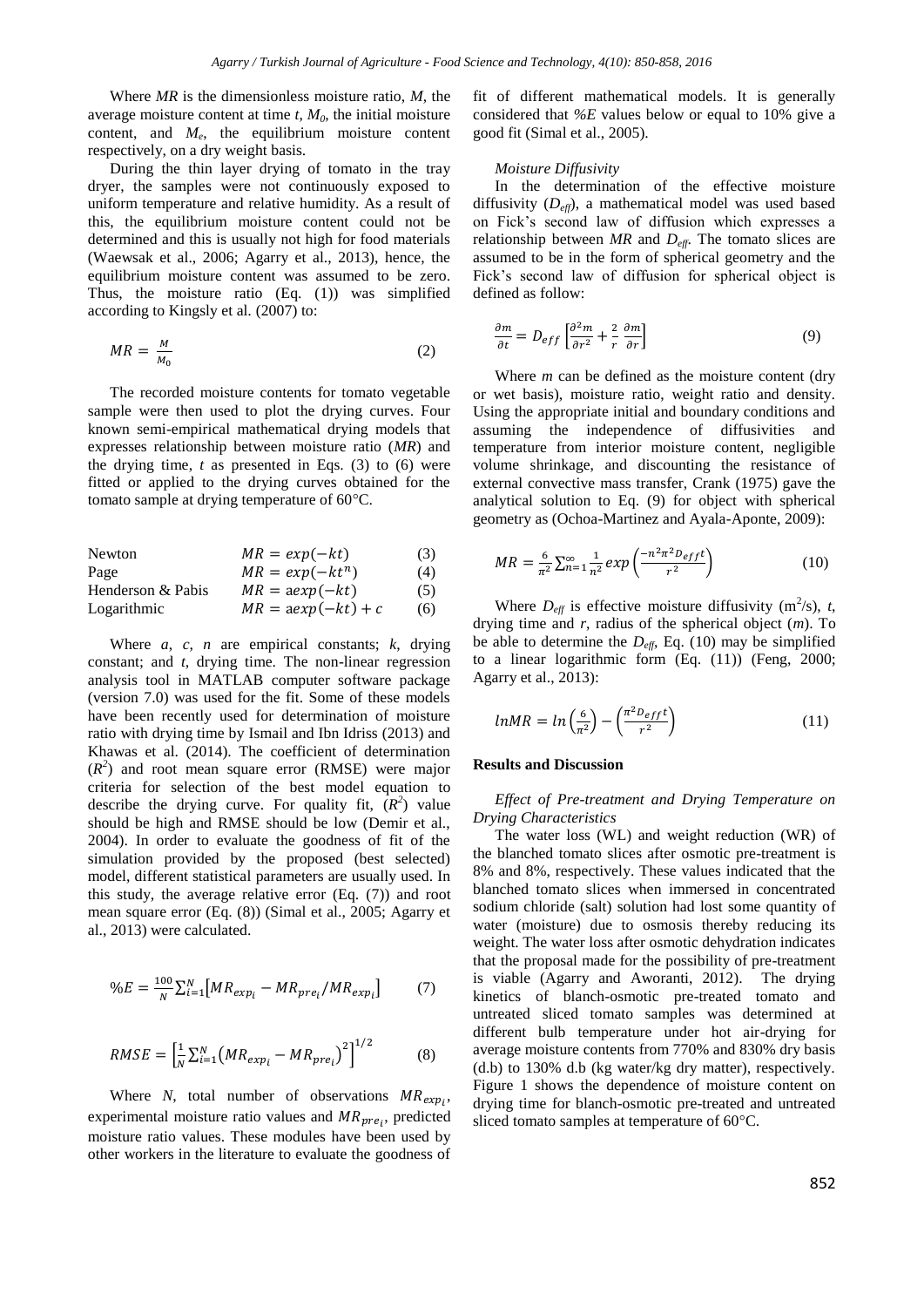The product moisture content variations with drying times as shown in Figure 1 revealed that moisture ratio decreases continuously with drying time for both the blanch-osmotic pre-treated and untreated tomato samples. The product moisture content variations with drying times for both the blanch-osmotic pre-treated and untreated tomato samples at 40, 50, 70 and 80°C followed the same trend as that of 60°C (plots not shown). The continuous decrease in product moisture content for both the pretreated and untreated tomato samples with time indicates that the internal mass transfer for sliced tomato samples was governed by diffusion mechanism. Similar observations have been reported by Doymaz (2007) for tomatoes, Kingsly et al. (2007) for peach, Akpinar and Bicer (2008) for long green pepper, Ismail and Ibn Idriss (2013) for okra, Agarry and Owabor (2012) for banana, and Agarry and Aworanti (2012) for coconut, respectively. Furthermore, the moisture removal was faster for the blanch-osmotic pre-treated tomato slices than for the untreated sample. This observation is due to alteration and disruption in the integrity of the internal structure and subsequent softening of tissues after the combination of blanching and osmotic dehydration pretreatment, which facilitates the transport of moisture to the surface of the product where it is evaporated. A similar observation has been reported for blanched sweet bell-pepper subjected to convective hot air drying (Sharma et al., 2015). In the case of the untreated, there is no cell disruption prior to drying and therefore movement of moisture within the cell is confronted by the resistance mechanisms of intact cell structures. Table 1 shows the values of drying rate and drying time obtained for the drying of untreated and blanch-osmotic pre-treated samples at different drying temperature.

It is seen in Table 1 that the drying rate increased from 22 to  $43 \times 10^{-3}$  kg/m<sup>2</sup>h with corresponding decrease in drying time from 16 to 8 h for untreated sliced tomato samples and from 23 to  $52.6 \times 10^{-3}$  kg/m<sup>2</sup>h and a corresponding decrease in drying time from 14 to 6 h for blanch-osmotic pre-treated tomato samples as the drying temperature increased from 40 to 80°C. This is in agreement with the observation of Kingsly et al. (2007), Sacilik (2007), Thorat et al. (2010), Agarry and Aworanti (2012), and Purkayastha et al. (2013), respectively, that drying rates increases while drying times decreases with increase in drying temperature. This implies that drying improves with increase in temperature and hence a higher mass transfer (Christie, 1985). Also, as observed from Table 1; at higher drying temperature, the blanch-osmotic pre-treated sliced tomato samples were found to have a higher drying rate and a shorter drying time as compared to the untreated samples. Blanch-osmotic pre-treatment prior to hot air-drying showed that the drying time decreased by 12.5, 14.3, 16.7, 20 and 25% at drying temperatures of 40, 50, 60, 70 and 80°C, respectively. Consequently, it can be concluded that blanch-osmotic pre-treatment reduced the drying time as a result of increased drying rate. These results are in agreement with the observations of Nieto et al. (2001) and Agarry and Aworanti (2012) whom correspondingly reported that osmotic pre-treatment of mango with increased glucose concentration as well as the osmotic pre-treatment of coconut meat chips with sucrose increased the drying rate during hot air drying. The drying rate curves for blanchosmotic pre-treated sliced tomato samples and the untreated sliced tomato samples at 60°C is as shown in Figure 2.



Figure 1 Drying curves of blanch-osmotic pre-treated and untreated sliced tomato samples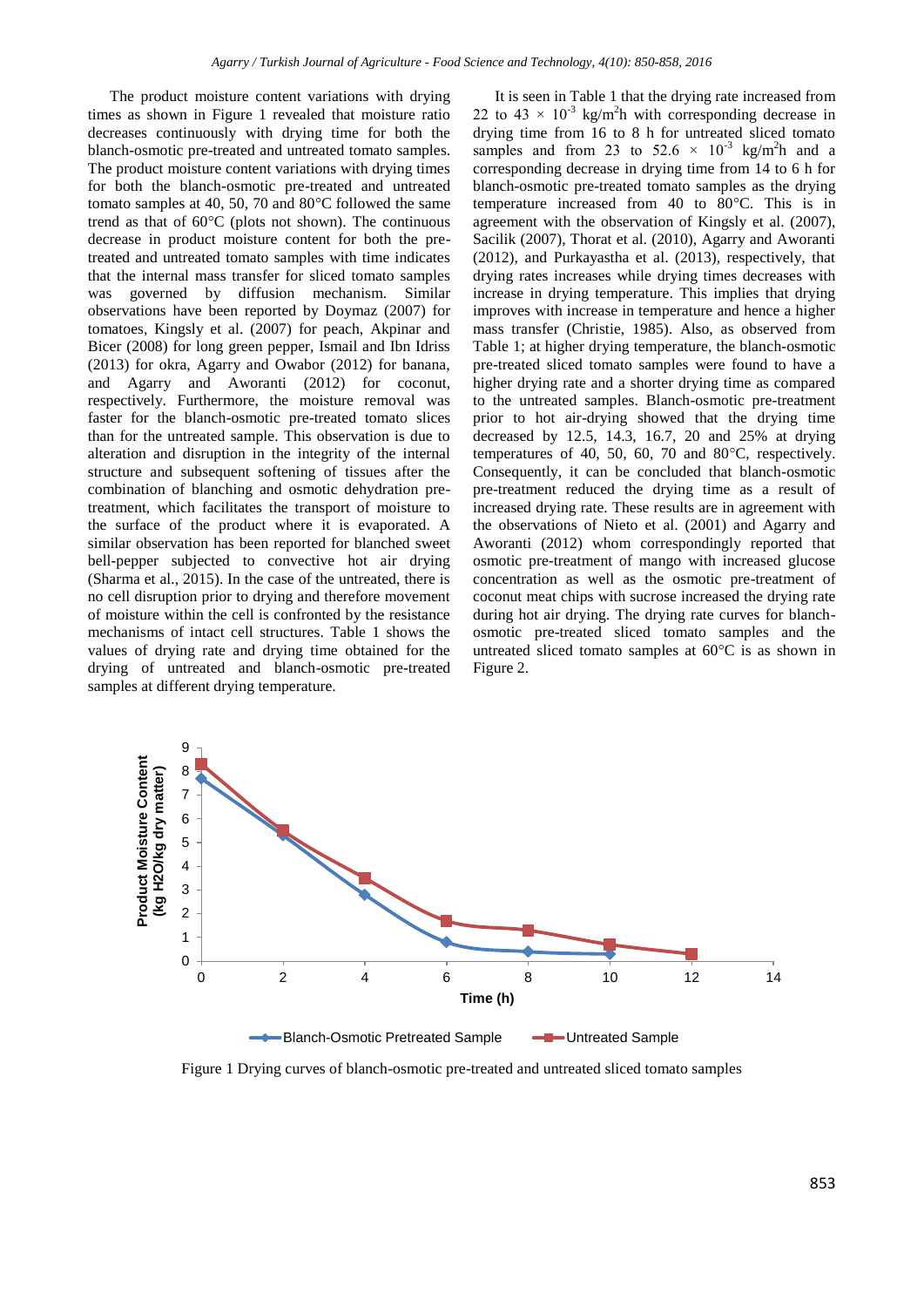

Figure 2 Drying rate curve of blanch-osmotic pre-treated and untreated sliced tomato samples dried at 60°C

| Table 1 Values of drying rate and drying time obtained for untreated and blanch-osmotic pre-treated tomato slices |  |  |  |  |  |
|-------------------------------------------------------------------------------------------------------------------|--|--|--|--|--|
| subjected to hot air drying method at different drying temperature                                                |  |  |  |  |  |

| Sample                  | Drying Temperature (°C) | Drying Rate ( $\times$ 10 <sup>-3</sup> kg/m <sup>2</sup> h) | Drying Time (h) |
|-------------------------|-------------------------|--------------------------------------------------------------|-----------------|
| <b>Untreated Sample</b> | 40                      | 22                                                           | 16              |
|                         | 50                      | 25                                                           | 14              |
|                         | 60                      | 29                                                           | 12              |
|                         | 70                      | 35                                                           | 10              |
|                         | 80                      | 43.4                                                         | 8               |
| Pre-treated Sample      | 40                      | 23                                                           | 14              |
|                         | 50                      | 26.3                                                         | 12              |
|                         | 60                      | 31.6                                                         | 10              |
|                         | 70                      | 39.5                                                         | 8               |
|                         | 80                      | 52.6                                                         |                 |

Figure 2 shows that the rate of moisture removal in both pre-treated and untreated tomato slices was higher in the initial stage, which then decreased as drying progresses. At the initial stage of drying in both pretreated and untreated tomato slices, the available free moisture concentration gradient was higher thereby leading to higher drying rate. That is, the free moisture close to the surface of the product being removed early in the process (Agarry and Aworanti (2012). At high initial moisture content, the initial drying rate is always higher due to higher vapour pressure gradient, which decreases as drying progresses. This observed initial increase in drying may also be as a result of an opening of the physical structure which allows for rapid evaporation and transport of water (Purkayastha et al., 2013). The initial drying rate was highest for the untreated sample as a result of its higher initial moisture content (830% d.b) which was lower in the blanch-osmotic pre-treated samples (770% d.b). In addition, the drying rate curve at  $60^{\circ}$ C indicated that the product moisture content of blanch-osmotic pre-treated and untreated sliced tomato samples varies constantly with the rate of drying (constant rate period) followed by a decrease in the drying rate

which varies linearly (falling rate period) with product moisture content. This behaviour reveals that the drying of tomato is both in the constant and falling rates period. Thus, it suggests that the mechanisms of moisture removal are temperature, capillary and diffusion control; hence, tomato is a hygroscopic food material (Arumuganathan et al., 2009; Purkayastha et al., 2013). However, Purkayastha et al. (2013) observed two falling rates period and no constant rate period in the drying behavior of blanched tomato.

# *Effect of Pre-treatment and Drying Temperature on Nutritional Value*

The nutritional value (in terms of vitamin C (ascorbic acid)) of blanch-osmotic pre-treated and untreated sliced tomato samples in relation to drying temperature is as shown in Figure 3. The vitamin C content of fresh tomato was about 0.054%, and this value generally decreased as drying temperature increased during the hot air-drying of blanch-osmotic pre-treated and untreated tomato slices (Figure 3). That is, the percentage vitamin C content for both the untreated and blanch-osmotic pre-treated tomato samples dried at 40, 50, 60, 70, and  $80^{\circ}$ C was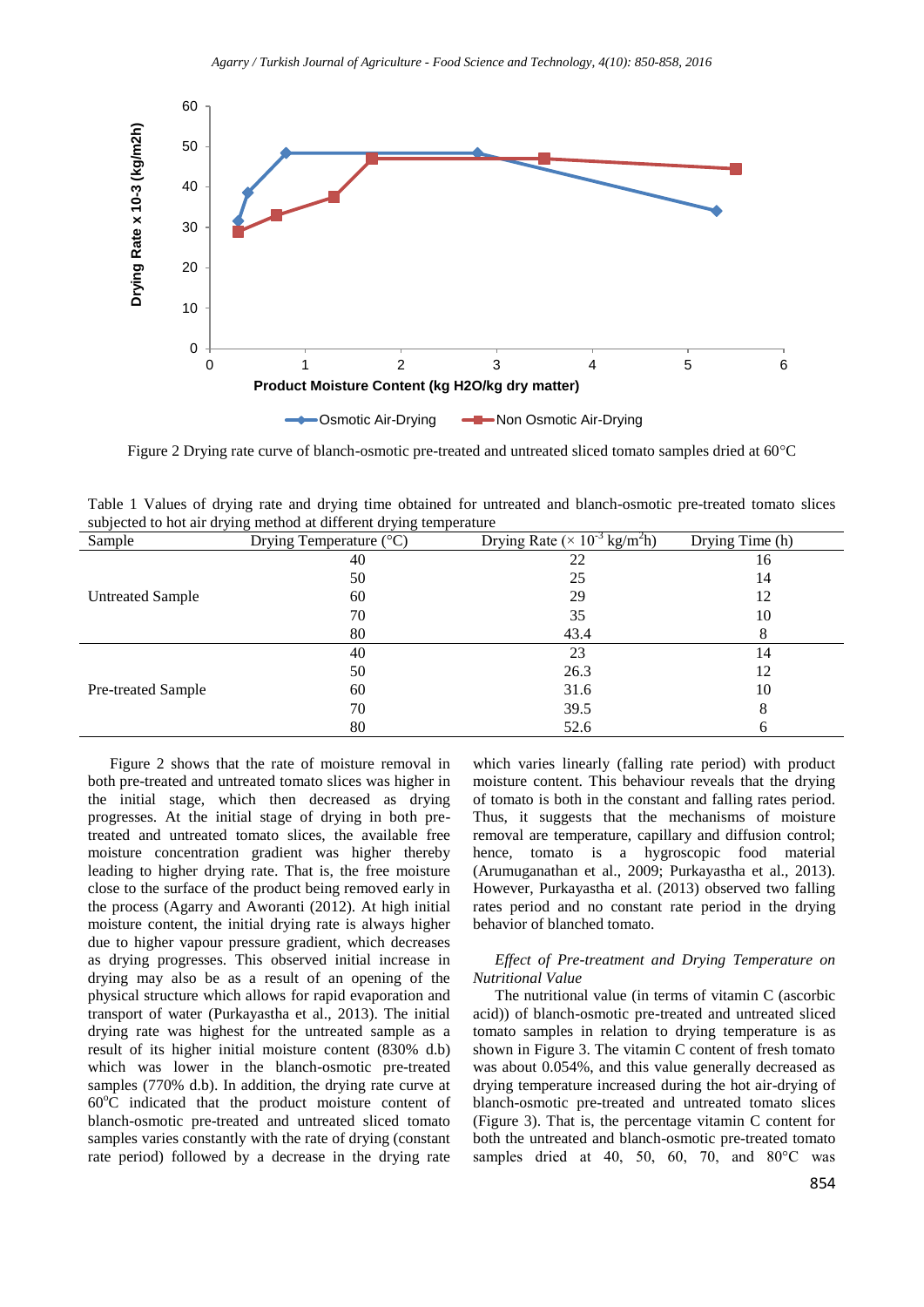respectively less than the percentage vitamin C content for the fresh tomato (0.054%) prior to pre-treatment and drying. Similar observations have been reported for blanched tomato slices (Purkayastha et al., 2013) and blanched cocoyam slices (Afolabi et al., 2015). This indicates that both hot air drying and osmotic agent had a considerable effect on the nutritional value. The retention of vitamin C content in blanch-osmotic pre-treated tomato slices dried at 40, 50, 60, 70, and  $80^{\circ}$ C was correspondingly 43%, 54%, 61%, 57% and 39%, respectively. Therefore, the highest reduction in vitamin C content occurred at 80°C (61%) and lowest at 60°C (39%). On the other hand, the retention of vitamin C content in untreated tomato slices dried at 40, 50, 60, 70, and 80°C was correspondingly 72%, 78%, 94.5%, 90.7% and 57.4%, respectively. Also, the highest reduction in vitamin C content occurred at 80°C (42.6%) and lowest at 60°C (5.5%). Thus, these observations indicate that tomato slices pre-treated or untreated, dried at 60°C were able to retain the heat-labile vitamin C better. Moreover, the hot air-drying of blanch-osmotic pre-treated tomato slices produced a dried tomato product with lower percentage vitamin C retention than the dried tomato product produced by hot air-drying of untreated tomato slices. This suggest that the concentrated salt solution being a strong electrolyte resulted in the leaching of the nutrients and hence solubilization thereby enhancing the loss of vitamin C. Gupta et al. (2014) have also reported that vitamin C loss in blanched pre-treated aonla shreds subjected to hot air-drying between 50 and 60°C was higher in comparison with the vitamin C loss in untreated aonla shreds.

# *Optimization of Drying Temperature*

As shown in the preceding Table 1, sliced tomato samples dried at lower temperature took a longer drying time to achieve a product with moisture content of 130% d.b thereby given room for longer heat exposure. As a result of this longer heat exposure, vitamin C (nutritional constituent) which is heat sensitive reduced in percentage value as shown in Figure 3. The sliced tomato samples subjected to higher temperature (70 and 80°C) of drying

took shorter drying time to attain product moisture content of 130% d.b; however, because of its exposure to greater heat effect there was greater reduction in the vitamin C percentage value. Therefore, given the fact that in most drying operations which employ heat, the major objective is to expel all the free moisture (bound and unbound moisture) within the shortest possible time without necessarily destroying the texture, colour, flavour and nutritional value, hence a compromise must be made between the maximum drying rate and the maintenance of food quality. It could be observed from the above Figure 3, that the percentage vitamin C retention in dried tomato products produced by the hot air-drying of blanchosmotic pre-treated tomato slices as well as the untreated tomato slices respectively increased as the drying temperature increased from 40 to 60°C, and above 60°C it decreased to a value much lower than its value for fresh tomato prior to drying. Thus, it would perhaps be right to imply that the optimum drying temperature for tomato is 60°C, since at this temperature the percentage vitamin C retention is optimum as it is relatively close to its value for fresh tomato prior to pre-treatment and drying. Purkayastha et al. (2013) in their study of the thin layer drying of tomato have reported that optimum retention of ascorbic acid was achieved in tomato slices dried at 50°C and there was a considerable decrease in nutrient for those dried at higher temperature of 65 and 70°C.

# *Modeling the Drying Kinetics of Tomato*

Experimental results of moisture variation with drying time were fitted to four different drying models (Eqs. (5)– (8)) and the fits are not shown. The models parameters were determined using the non-linear regression tool of MATLAB 7.0 computer software package. The drying model which depicted the highest coefficient of determination  $(R^2)$  as well as the lowest root mean square error (*RMSE*) was selected. The  $R^2$  and *RMSE* values obtained through the non-linear regression analysis are summarized in Table 2 for untreated and blanch-osmotic pre-treated tomato samples subjected to hot air drying method.

|                                    |  |  |  |  | Table 2 The different drying models goodness of fit for untreated and blanch-osmotic pre-treated tomato slices |  |  |
|------------------------------------|--|--|--|--|----------------------------------------------------------------------------------------------------------------|--|--|
| subjected to hot air drying method |  |  |  |  |                                                                                                                |  |  |

| Sample                  | Model             | Drying Temperature $({}^{\circ}C)$ | $R^2$  | <b>RMSE</b> |
|-------------------------|-------------------|------------------------------------|--------|-------------|
|                         | Newton            | 60                                 | 0.9938 | 0.0278      |
|                         | Page              | 60                                 | 0.9975 | 0.0195      |
| <b>Untreated Sample</b> | Henderson & Pabis | 60                                 | 0.9943 | 0.0292      |
|                         | Logarithmic       | 60                                 | 0.9963 | 0.0262      |
|                         | Newton            | 60                                 | 0.9678 | 0.0709      |
|                         | Page              | 60                                 | 0.9972 | 0.0235      |
| Pre-treated Sample      | Henderson & Pabis | 60                                 | 0.9705 | 0.0759      |
|                         | Logarithmic       | 60                                 | 0.9825 | 0.0674      |

Table 3 Values of effective moisture diffusivity for untreated and blanch-osmotic pre-treated tomato slices subjected to hot air-drying at 60°C

| Sample                    | l'emperature ( | Effective moisture diffusivity $(D_{\text{eff}} \times 10^{-11})$<br>$(m^2/s)$ | $\mathbf{L}$ |
|---------------------------|----------------|--------------------------------------------------------------------------------|--------------|
| <b>Untreated Sample</b>   | 60             | 4.4.                                                                           | ).9856       |
| <b>Pre-treated Sample</b> | 60             | ບ.ບມ                                                                           | ).9684       |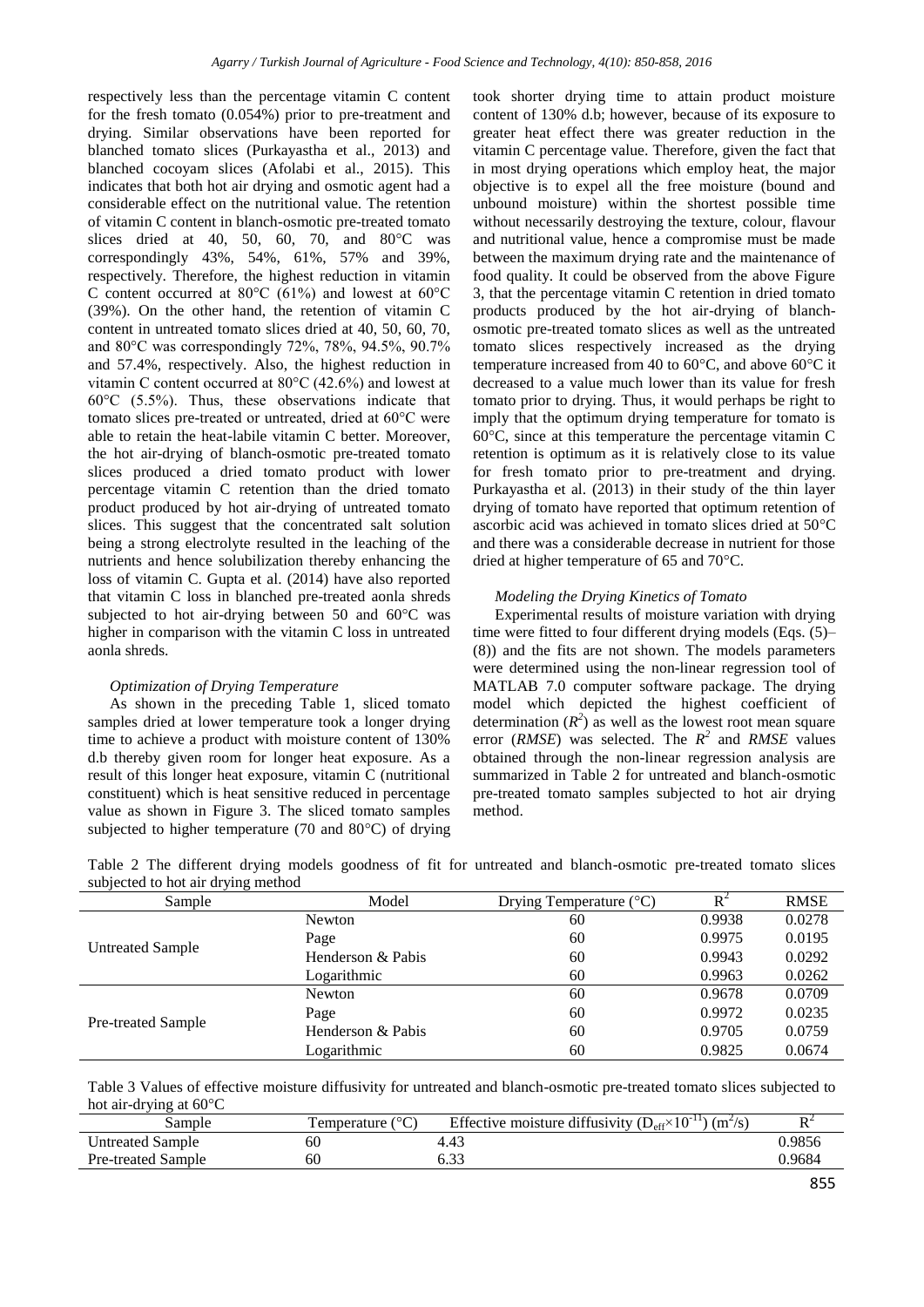

Figure 3 The nutritional vitamin C value of blanch-osmotic pre-treated and untreated sliced tomato samples dried at



Figure 4 Representation of predicted moisture ratio versus experimental moisture ratio for untreated and blanch-osmotic pre-treated tomato slices under hot air-drying at 60°C

The results presented in Table 2 show that at drying temperature of  $60^{\circ}$ C, the  $R^2$  value was greater than 0.90, which indicates a good fit (Kingsly et al., 2007; Agarry and Aworanti, 2012) of all the four drying models to the tomato drying kinetics data. However, the value of  $R^2$  for the Page model in comparison with the other models was the highest and with the lowest value of *RMSE*. Thus, the Page model may be proposed to be the best model to describe the drying kinetics of tomato. Similar findings have been reported for hot air drying of red pepper, tomato and potato (Akpinar et al., 2003; Simal et al.,

different temperature under hot air-drying

2005; Doymaz, 2007). However, Sacilik (2007) and Purkayastha et al. (2013) had respectively observed in their different study of thin layer drying of tomato that Logarithmic model best described the drying characteristics of blanched and untreated tomato. The accuracy of the Page model to simulate the drying curves of untreated and blanch-osmotic pre-treated tomato slices under hot air-drying at 60°C was respectively evaluated. To mathematically evaluate the simulation, the average relative error (%E) and coefficient of determination  $(R^2)$ were calculated from comparing the experimental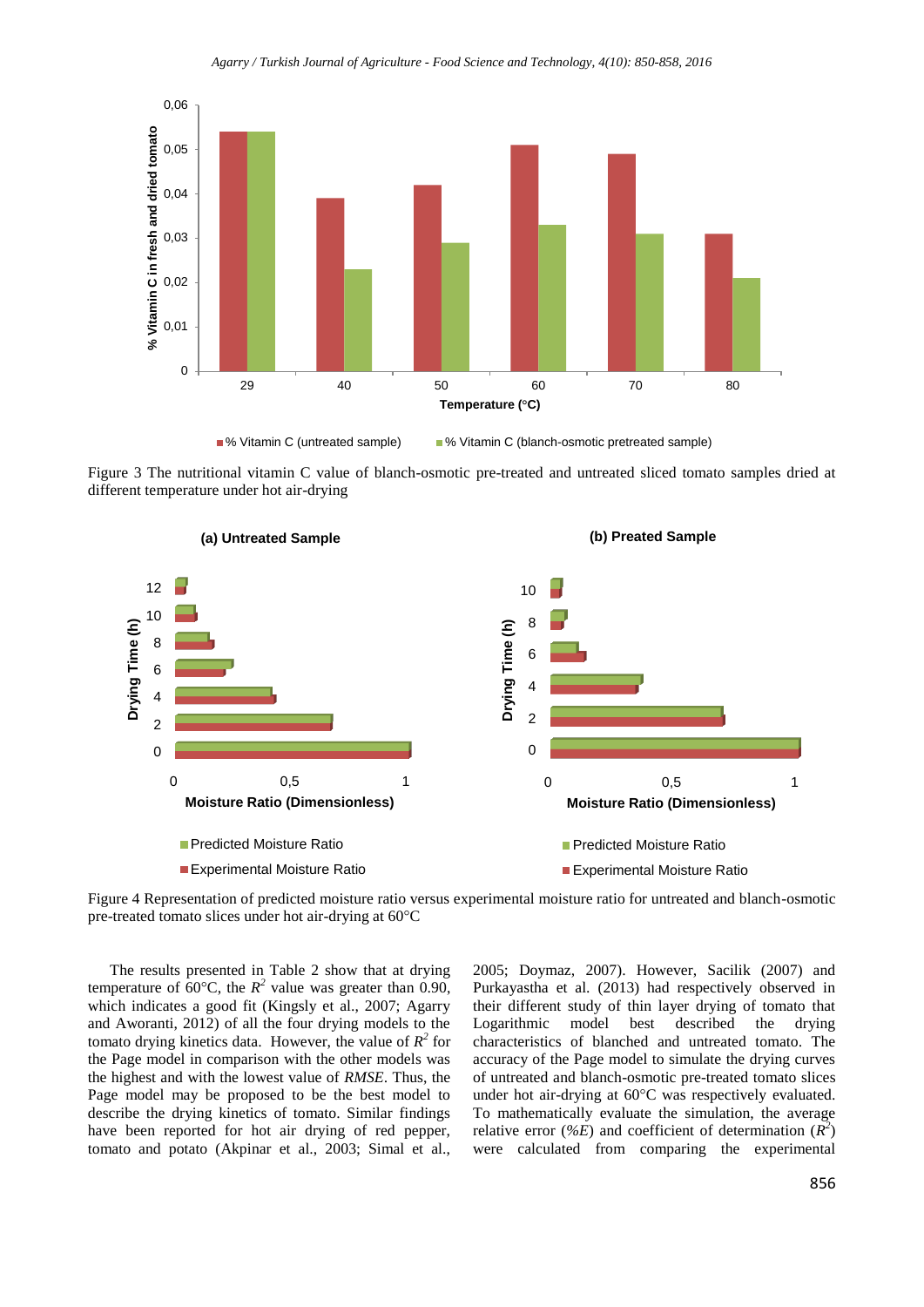moisture ratio and those given by the proposed model for the range of drying temperature considered. The estimated kinetic parameter values for the Page model are presented as follows: *k* and *n* values for the untreated tomato sample are 0.1847 and 1.143, respectively with  $(R^2 = 0.9975$  and  $\%E = 1.24$ ; while for the pre-treated tomato sample it is 0.1239 and 1.554 with  $(R^2 = 0.9972$  and  $\%E = 11.4$ ). It is observed that the  $R^2$  values are high and the  $\%E$  values are relatively low for the sliced tomato samples dried at 60°C. Thus, the Page model has allowed an accurate simulation of the drying curves of untreated and blanchosmotic pre-treated tomato slices for the temperature studied under hot air-drying; thereby, exhibiting a high agreement between experimental and predicted (estimated) moisture ratio as shown in Figure 4.

The result also showed that the drying kinetics of untreated tomato slices described by Page model, the drying constant '*k*' is higher than the '*k*' value for blanchosmotic pre-treated tomato slices; while the empirical constant '*n*' is lower than the value of '*n*' for blanchosmotic pre-treated tomato slices under hot air-drying.

#### *Moisture Diffusivity*

The transfer of water (moisture transport) during hot air-drying of untreated and blanch-osmotic pre-treated tomato slices was described by the application of Fick's diffusion model. The drying curves experimentally obtained at  $60^{\circ}$ C were fitted to the Fick's diffusion equation (Eq. (13)). The good linear fitting to this equation with coefficient of determination  $(R^2)$  ranging from 96 - 98% for the drying process showed that drying of tomato is well represented by the Fick's diffusion model and thus allowed for the calculation of the effective moisture diffusivity  $(D_{\text{eff}})$  at 60°C. The  $D_{\text{eff}}$  obtained for blanch-osmotic pre-treated tomato slices was  $4.43 \times 10^{-11}$  $m^2$ /s ( $R^2$  = 0.9856) and 6.33 × 10<sup>-11</sup>m<sup>2</sup>/s ( $R^2$  = 0.9684) for untreated tomato slices dried at 60°C, respectively, as presented in Table 3. These values are within the general range of  $10^{-11}$  to  $10^{-9}$ m<sup>2</sup>/s for drying of food materials (Doymaz, 2007; Honoŕe et al., 2014). The results in Table 3 revealed that *Deff* was comparatively higher for blanchosmotic pre-treated tomato slices than that for untreated tomato slices. However, the *Deff* values obtained for pretreated and untreated tomato slices in this present study are lower than those estimated by different authors for tomatoes:  $3.72 - 12.27 \times 10^{-9}$  m<sup>2</sup>/s for tomatoes dried at  $45 - 75$ °C (Akanbi et al., 2006);  $4.28 - 6.28 \times 10^{-9}$  m<sup>2</sup>/s for blanched tomatoes dried at  $50 - 70^{\circ}$ C (Sacilik, 2007) and 2.387  $\times$  10<sup>-9</sup> m<sup>2</sup>/s for blanched tomato dried at 60°C (Purkayastha et al., 2013).

#### **Conclusion**

From the results of the studies on the drying of untreated and blanch-osmotic pre-treated tomato sample using hot air-drying, it can be concluded that drying rate is proportional to drying temperature and inversely proportional to drying time under hot air-drying. The drying time required to attain a final product moisture content of 130% d.b for both untreated and blanch-

osmotic pre-treated tomato slices decreased with increase in temperature. The drying of tomato is both in constant rate and falling rate period, hence they are hygroscopic and thus behave like porous solids. Pre-treatment and drying temperature has a significant effect on the drying kinetics and nutritional quality of tomato. Blanch-osmotic pre-treatment prior to hot air drying offers a higher drying rate and faster drying time than non-pre-treatment. Pretreatment using sodium chloride of high concentration as osmotic agent suggests having a more damaging impact on the nutritional constituents than non-pre-treatment. Nutritional constituents (such as vitamin C) of tomato (vegetables) are both heat (i.e. temperature) and osmotic agent sensitive. The optimum drying temperature for tomato (and probably for vegetables) may be suggested to be 60°C. The use of the semi empirical Page model allowed for sufficient description of the drying curves of untreated and blanch-osmotic pre-treated tomato slices under hot air drying which could represent a useful tool for engineering purposes. The Fick's diffusion model presented a good linear adjustment to the experimental drying results obtained for both untreated and blanchosmotic pre-treated tomato slices under hot air drying which allowed the estimation of the effective moisture diffusivity. The estimated effective moisture diffusivities ranged from 4.43 to 6.33  $\times$  10<sup>-11</sup> m<sup>2</sup>/s for untreated and blanch-osmotic pre-treated tomato slices dried at 60°C under hot air drying, respectively.

### **References**

- Afolabi TJ, Tunde-Akintunde TY, Adeyanju JA. 2015. Mathematical modeling of drying kinetics of untreated and pretreated cocoyam slices. J. Food Sci. Technol., 52 (5): 2731 – 2740
- Agarry SE, Owabor CN. 2012. Modelling of the drying kinetics of banana under natural convection and forced air drying. Journal of Nigerian Society of Chemical Engineers 27 (1): 101 – 115.
- Agarry SE, Aworanti OA. 2012. Modelling the drying characteristics of osmosised coconut strips at constant air temperature. J. Food Proc. Technol.*,* 3:151.
- Agarry SE, Ajani AO, Aremu MO. 2013. Thin layer drying kinetics of pineapple: effects of blanching temperature-time combination. Nigerian J. Basic and Appl. Sci.,  $21$  (1):  $1 - 10$ .
- Agarry SE, Durojaiye AO, Afolabi TJ. 2005. Effect of Pre-treatment on the drying rates and drying time of potato. Journal of Food Technology 3(3): 361 – 364.
- Agarry SE, Yusuf RO, Owabor CN. 2006. Studies on air-dry processing of onions (Alium cepa). J. Food Technol. 4(4): 357- 361.
- Akanbi CT, Adeyemi RS, Ojo A. 2006. Drying characteristics and sorption isotherm of tomato slices. J. Food Eng., 73:141–146
- Akonor PT, Tortoe C. 2014. Effect of blanching and osmotic pretreatment on drying kinetics, shrinkage and rehydration of chayote (*sechium edule*) during convective drying. British J. Appl. Sci. & Technol. 4(8): 1215-1229.
- Akpinar E, Midilli A, Bicer Y. 2003. Single layer drying behavior of potato slices in a convective cyclone dryer and mathematical modeling. Energy Conversion Management 44: 1689 – 1705.
- Akpinar EK, Bicer Y. 2008. Mathematical modeling of thin layer drying process of long green pepper in solar dryer and under open sun. Energy Conversion and Management 49: 1367–1375.
- Alzamora SM, Chirife J. 1980. Some factors controlling the kinetics of moisture movement during avocado dehydration. Journal of Food Science 45: 1649-1657.